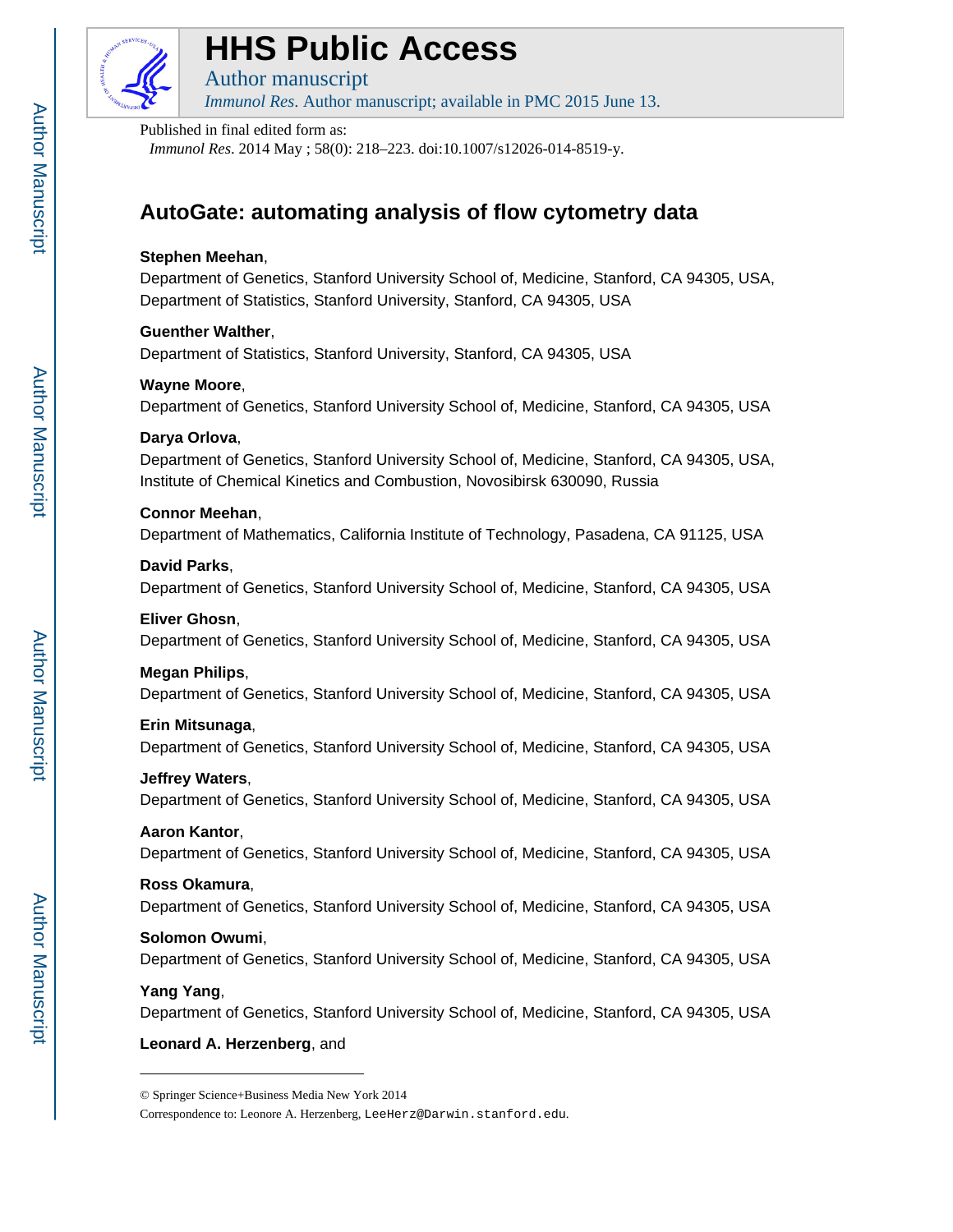Department of Genetics, Stanford University School of, Medicine, Stanford, CA 94305, USA

#### **Leonore A. Herzenberg**

Department of Genetics, Stanford University School of, Medicine, Stanford, CA 94305, USA

Leonore A. Herzenberg: LeeHerz@Darwin.stanford.edu

#### **Abstract**

Nowadays, one can hardly imagine biology and medicine without flow cytometry to measure CD4 T cell counts in HIV, follow bone marrow transplant patients, characterize leukemias, etc. Similarly, without flow cytometry, there would be a bleak future for stem cell deployment, HIV drug development and full characterization of the cells and cell interactions in the immune system. But while flow instruments have improved markedly, the development of automated tools for processing and analyzing flow data has lagged sorely behind. To address this deficit, we have developed automated flow analysis software technology, provisionally named AutoComp and AutoGate. AutoComp acquires sample and reagent labels from users or flow data files, and uses this information to complete the flow data compensation task. AutoGate replaces the manual subsetting capabilities provided by current analysis packages with newly defined statistical algorithms that automatically and accurately detect, display and delineate subsets in well-labeled and well-recognized formats (histograms, contour and dot plots). Users guide analyses by successively specifying axes (flow parameters) for data subset displays and selecting statistically defined subsets to be used for the next analysis round. Ultimately, this process generates analysis "trees" that can be applied to automatically guide analyses for similar samples. The first AutoComp/AutoGate version is currently in the hands of a small group of users at Stanford, Emory and NIH. When this "early adopter" phase is complete, the authors expect to distribute the software free of charge to .edu, .org and .gov users.

#### **Keywords**

Multiparameter flow cytometry; Automating fluorescence compensation; Automatic cell subsets identification; Guiding gating strategy

#### **Introduction**

Flow cytometry is so deeply ingrained in the science and practice of medicine, and in basic studies that precede the work in the clinic that it is hard to imagine where many areas of biotechnology would be without appreciating what this widely used technology has contributed. However, anyone who has been faced with extracting meaningful data from multiparameter flow cytometry data sets is well aware of the skill required and the painstaking work needed, for this repetitively encountered task. For the novice, this can be a nerve-wracking and incredibly time-consuming experience. For the skilled practitioner, it is a labor whose recompense lies mainly in the value of the findings that may be had—the pot of gold at the end of the rainbow. It is a job that few love and fewer would claim to have fully mastered. Basically, while current reagents and instrumentation readily enable robust data collection, the data collection capabilities of flow hardware have well outstripped the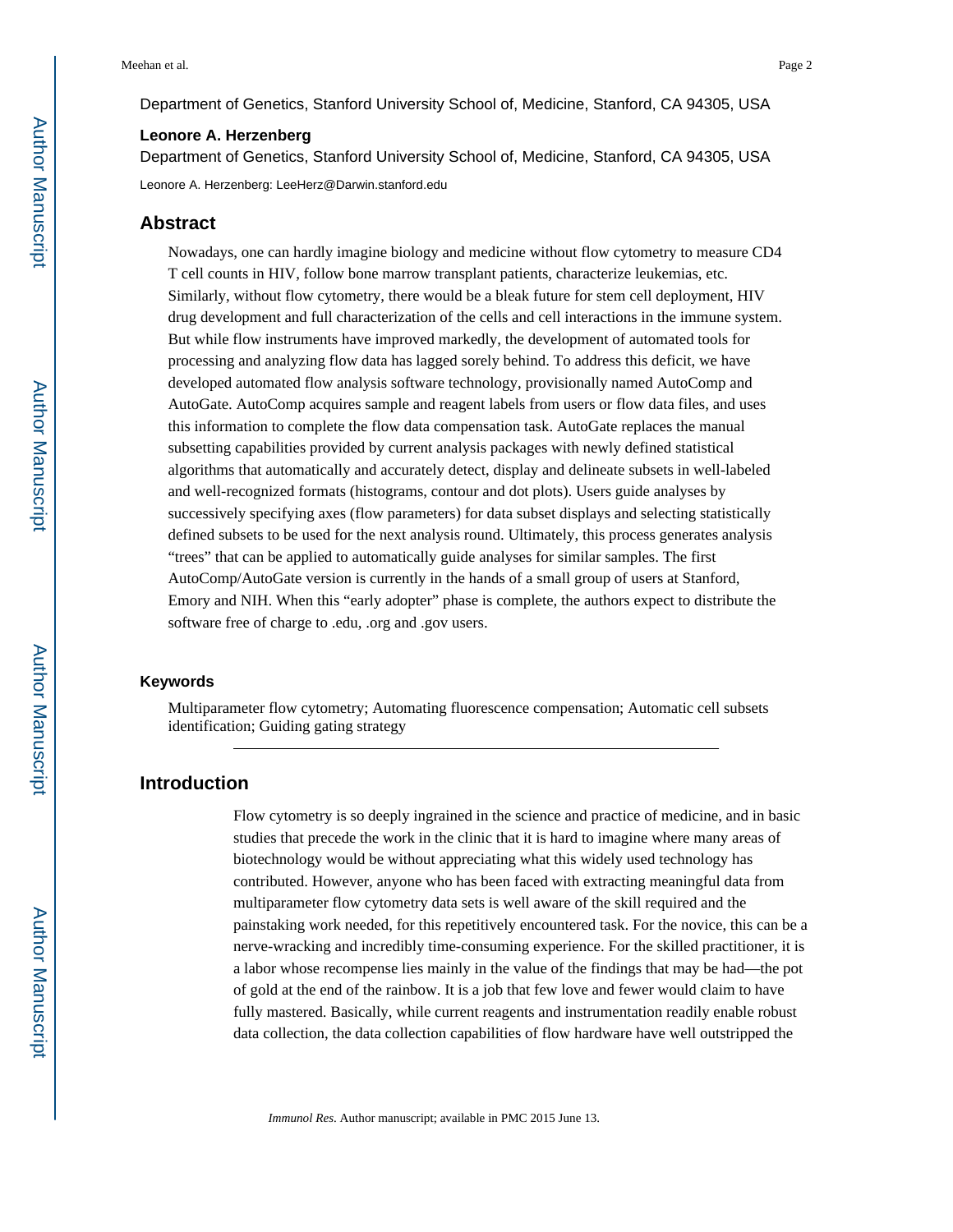ability of current flow software to enable users to fully or easily extract findings once data collection is complete.

To address this deficit, we have recently developed automated<sup>1</sup> flow analysis software, provisionally named AutoComp and AutoGate. AutoComp replaces the manual fluorescence compensation software necessary to prepare flow data for analysis. AutoGate replaces the manual sub-setting capabilities provided by current analysis packages with newly defined statistical algorithms that automatically detect, visualize and compare subsets within a given sample. Users choose which of the visualized subsets to gate further and then choose which parameters to use for the next round of visualization and gating.

In essence, AutoGate obviates the need to draw arbitrary gates to define the subsets in a gating model. It defines these algorithmically instead. However, it keeps the user firmly in control of the analysis by enabling the user to choose the axes on which to display newly defined subsets and to choose which of the newly defined subsets to subset further. In addition, AutoGate also provides innovative statistical tools that enable users to determine whether subsets identified in a gating model built from data collected from a given sample are represented in data from similarly stained samples.

In the sections that follow, we present a bit of background information and then move to a description of AutoComp and AutoGate and the output this software generates. We focus here on fluorescence-based flow cytometry. However, except for details about fluorescence compensation, the discussion is equally applicable to CY-TOF data analysis or data collected with any other system where multiparameter data are collected for samples containing large numbers of items.

# **Results**

Here, we present a novel package of innovative techniques called AutoGate to automate key flow data handling and data processing tasks:

#### **Staining the samples**

Subsets are defined by quantitative or qualitative co-expression of individual markers on/in cells. New researchers working with flow cytometry for the first time do not always appreciate that no matter how many subsets are identified within a given cell sample, more subsets may often be found when additional markers (more parameters) are used to analyze these or additional samples from the same or an appropriately related source. For these reasons, we usually advise colleagues to stain samples with as many fluorescence parameters as are compatible with their budgets and reagent availability, and to collect and store data for all of these markers.

<sup>&</sup>lt;sup>1</sup>This software in its entirety is appropriately designated "semi-automated" since the user remains in control and is required to "supervise" the process by making choices and providing other input at key points during the process. Once the user provides this input, the compensation, clustering and other statistical operations are triggered to perform as automated tasks that return to the user for inspection of output and for input of further guidance. We use the term "automated" here for textual simplicity, not to imply full automation of the analysis process, which (in our view) would not be an acceptable in a tool intended for the complex processes involved in flow data analysis.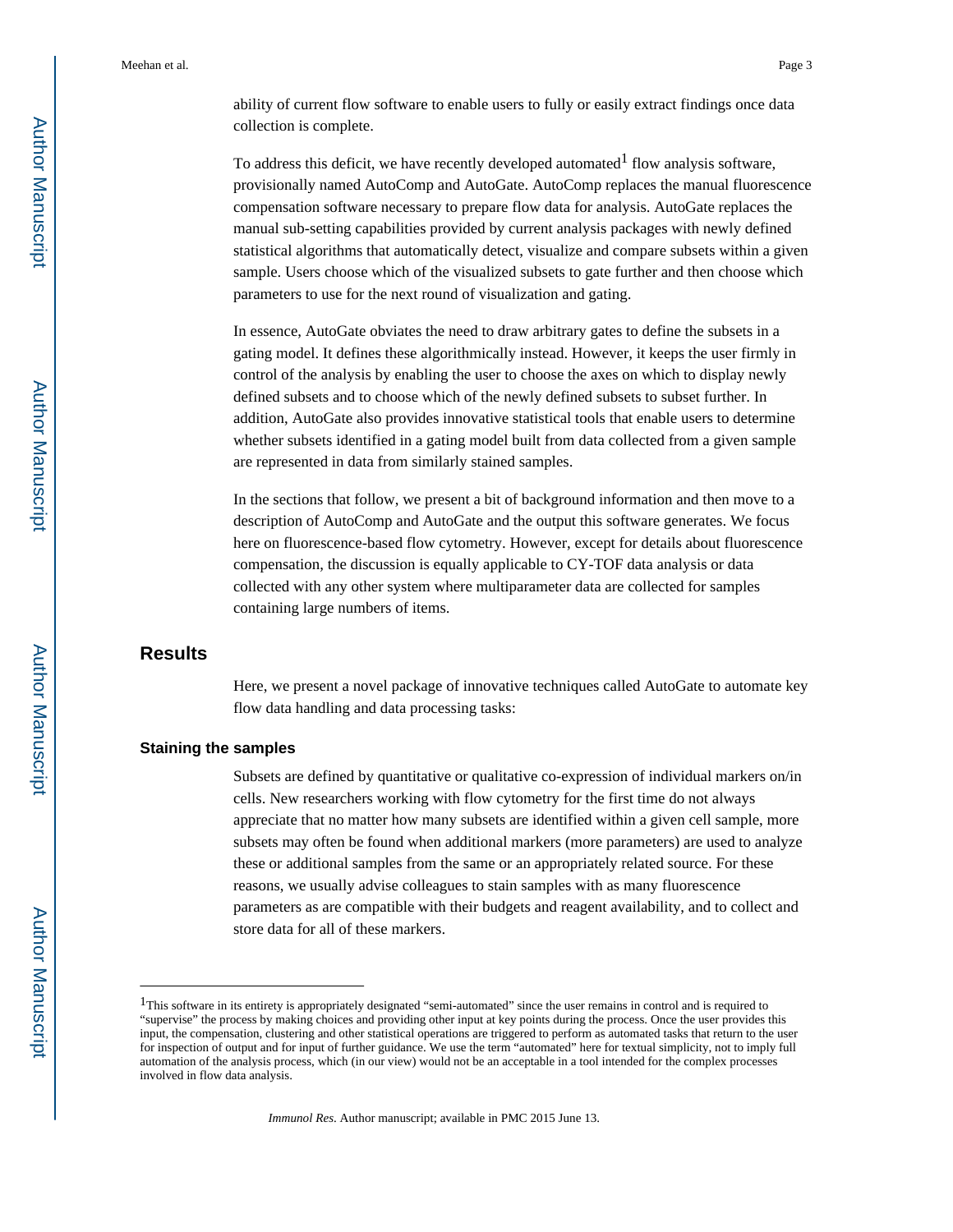Outside of cost and reagent availability, the broad approach of using more markers to better delineate cell subsets has been limited by the requirement for advanced fluorescence compensation and subset gating skills. However, the AutoComp and AutoGate combination provided by our new software largely removes these limitations and thus opens highdimension fluorescence-based analysis to a much wider group of users.

#### **Flow data collection and storage**

The mechanics of flow cytometry data collection have been explained in greater or lesser detail in many publications. Briefly, cells are stained with antibodies and sometimes other reagents that are each associated with a distinctive fluorochrome. FACS instruments collect and record data for two to twenty measurements per cell for up to several million cells in a given sample. Results for each sample are stored separately in lengthy data files that may, for example, wind up containing measurements for each of 500,000 cells in the sample.

In the Stanford Shared FACS Facility (and now several other flow facilities at Stanford), the data files collected for a given flow experiment are usually packaged into a dataset and automatically stored centrally in a common data archive (built explicitly by Wayne Moore in our laboratory in 2003 to enable automatic long term, secure storage of FACS data). Still providing similar (albeit upgraded) functions today, users need only click once or twice to download previously collected datasets in a form that can directly be used by AutoGate, FlowJo or other co-operating data analysis programs.

#### **Automating fluorescence compensation (AutoComp): supervised automation of the preparation of flow data for analysis**

Data analysis for a flow cytometry dataset begins with a computation, referred to as fluorescence compensation that corrects for fluorescence overlap and reveals the actual amounts of fluorescence emitted by each of the fluoro-chromes associated with each of the reagents bound to each of the cells in the sample. This computation is usually necessary in multiparameter flow fluorescence experiments, even when only two or three colors are used, since the fluorescence (light) emitted by available fluorochromes commonly overlaps to some extent onto detector(s) for other fluorochromes and therefore spuriously contributes to the total fluorescence recorded by that detector. (We discuss this in detail in a 2006 review in Nature Immunology [1], which also provides key background for other instrumentation issues discussed here.)

At present, a variety of fluorescence compensation implementations are offered by current flow analysis packages. The well-known FlowJo data analysis package (TreeStar.com), for example, provides a reasonably well-automated compensation utility that applies compensation corrections to the appropriate data sets prior to analysis (although additional corrections sometimes need to be applied, as well). However, this and other current compensation methods all require human intervention and do not provide any sort of quality control information to detect compensation errors or identify inadequate samples [2–4]. Therefore, there is a need to create a new compensation data model to address these human errors and to deal with instrumentation and other types of errors that bedevil compensation. The fully automated fluorescence compensation computations provided by AutoComp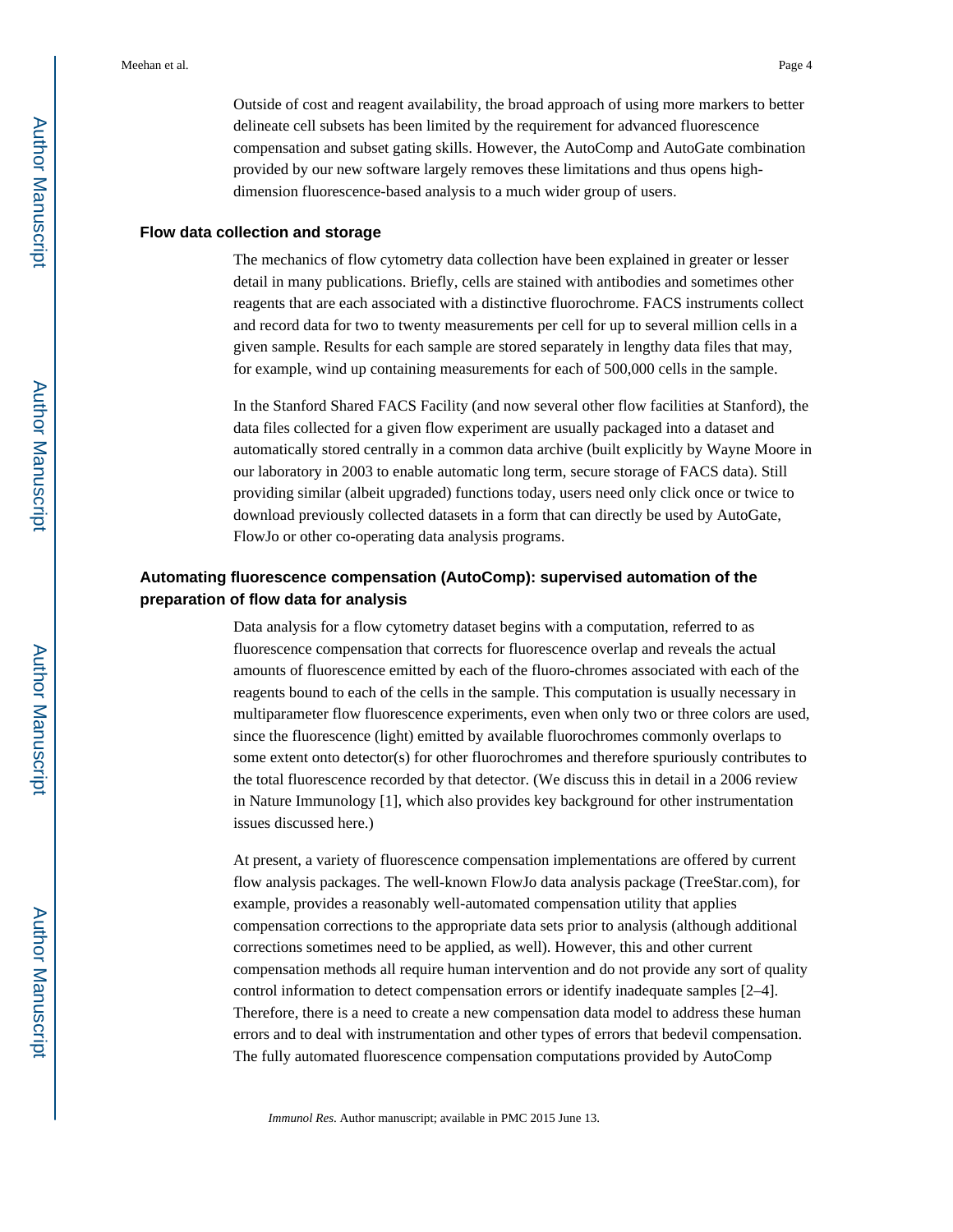serves these purposes by automatically computing the compensation values and requiring user input when necessary to resolve problems if they occur.

Thus, using advanced and often newly developed statistical procedures, AutoComp

- **•** prunes the data to remove spurious values that can skew computation of compensation corrections;
- **•** computes compensation corrections based on all of the data collected for each compensation sample, rather than just the upper and lower data clusters used by current methods;
- **•** corrects for high-end and low-end errors in data collection, which occur because some values "pile up" on the upper and lower bounds of the data set;
- **•** computes compensation corrections and reports these together with error estimations that indicate the reliability of the correction; and,
- **•** provides graphical representations and error estimates of the computed data for each measured parameter and, finally,
- **•** provides clear advice as to whether it is safe to proceed with applying the compensation values to the experiment data or whether significant errors were encountered and need user attention before proceeding (or aborting).

Once the user chooses to proceed, AutoComp applies the appropriate compensation corrections to the data for each of the samples, thus readying them without further user attention for AutoGate analysis.

#### **Automation applied to gating for flow data**

Once the compensation corrections are computed and applied, flow datasets are ready for analysis procedures aimed at identifying subsets of cells and at determining the frequency and/or the level(s) of marker representation on the identified subsets. With fluorescencebased (FACS) analyses, instruments report the amounts of individual fluorescent-labeled antibodies or other fluorescent markers associated with individual cells. Currently available flow instruments offer a variety of live display options to monitor and interpret the fluorescence measurements as they are acquired. However, in most cases, the data are written to (FCS standard) files that are stored for subsequent analysis.

During data analysis, cells that display similar combinations of markers or levels of markers are defined as belonging the same subset. A variety of software packages are available for visualizing and delineating such subsets. Some of these have (semi) automated components for computing and applying compensation corrections and/or for putting gates around subsets. Most enable application of the gates to data sets for other samples and provide for manual adjustment when necessary to better fit the for these samples. AutoGate also provides these capabilities. However, more importantly, AutoGate provides the user with the ability to automatically delineate subsets of cells, to select individual subsets or combine subsets for further subsetting, to apply the same subsetting procedure to similar samples and to automatically compare samples for the presence of absence of individual subsets.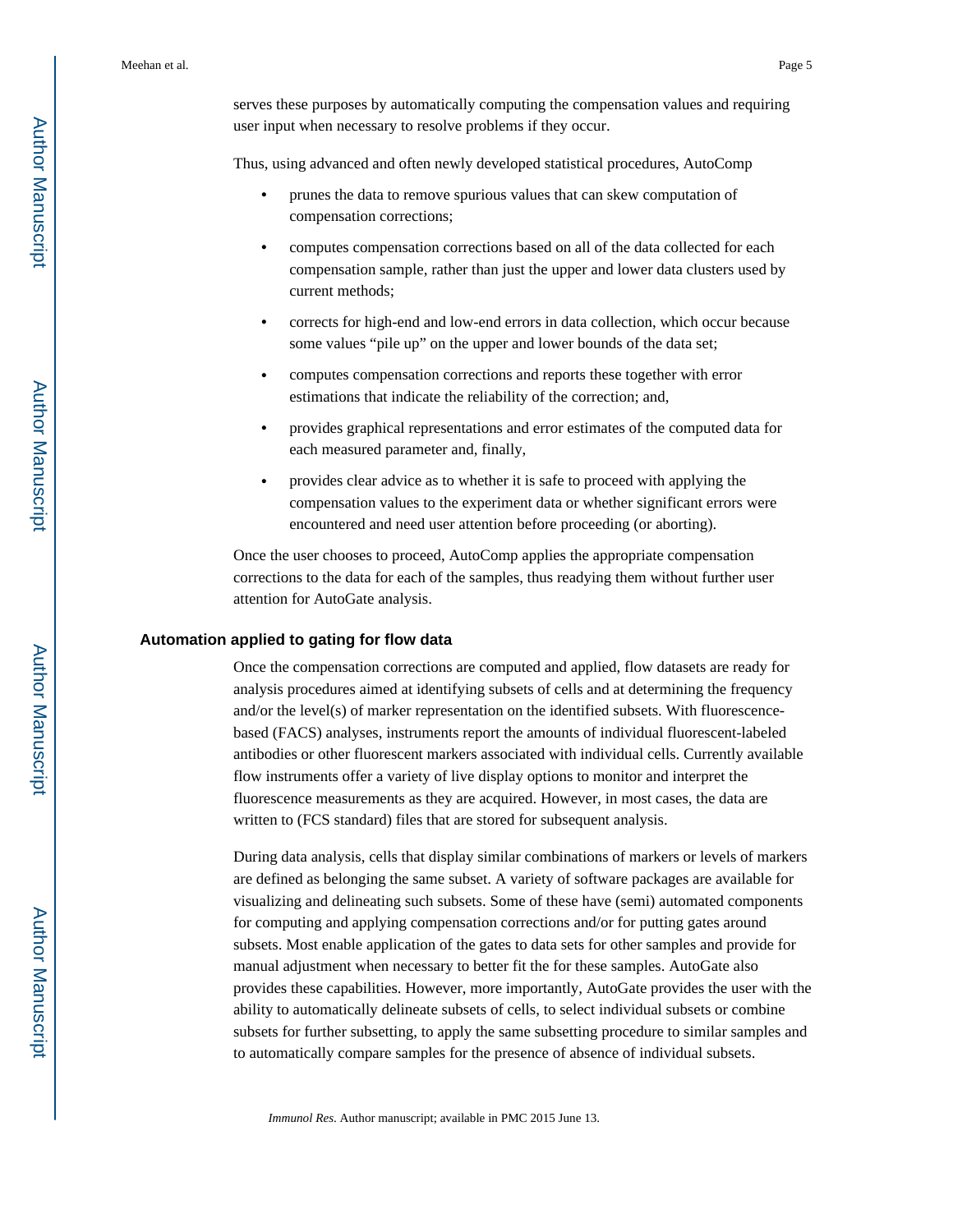Collectively, these and other statistical and computation advances in the methods built into AutoComp largely result in stable axes display that fit the data very well and do not call out for the "re-transformation" that often is needed for data display with current methods. In fact, our experience to date indicates that AutoComp performs well on various types of data set and seldom reports errors when the appropriate compensation controls are present and correctly labeled in the data set for a given experiment.

AutoComp and AutoGate software are both amenable for use at the time data are being collected, for example, during sorting or to enable monitoring during data collection. However, cooperation from the flow instrument manufacturers will be required to enable this "on line" use.

Basically, AutoGate uses mathematical procedures to rapidly delineate and present the user with statistically valid subsets drawn from the available data at each analysis round. Users simply select the subsets and select the axes (fluorescence markers) they want to use for the next round they want to use to display the output for the next analysis round. They then continue this rapid iterative procedure until they have created a gating model that captures the subsets of interest for the model datasets (see Fig. 1). To further facilitate the definition of this gating model, AutoGate ranks the axis choices at each iteration according to the probability of being useful (see Fig. 2). Thus, this new software system sequentially guides the iterative selection of axes to create lineal or branched analysis trees (aka gating trees or gating models).

Once a gating model is complete, the users simply select the additional datasets to which it should be applied and trigger the full analysis to complete automatically. For each sample, AutoGate automatically locates subsets defined in the model and creates a gating tree for the target sample. It fits the identified subsets with statistically defined bounds that approximate the bounds in the gating model but are appropriately modified to fit the data in the sample. In cases where a subset in the model is not discovered in the target sample, or where a subset is present in the sample but is not present in the model, AutoGate automatically displays a note to this effect in the appropriate location on the gating tree. Finally, AutoGate displays frequencies and other statistics for each subset it identifies.

In essence, AutoGate enables the sequential definition of subsets much the way current software does, but with certain practical differences. With current analyses software (e.g., FlowJo), users iteratively build a gating model by sequentially choosing sets of axes (staining parameters) to visualize the data, manually drawing boundaries (gates) around subsets of cells and then restricting the next visualization to the cells within a chosen gate (see Fig. 1). The series of specified gates for a given data set constitutes a gating model, which users can apply (with adjustments, when needed) to discover, visualize and quantitate similar subsets in other samples.

AutoGate similarly enables users to sequentially visualize data and select subsets, and to define and apply gating models. However, in addition to offering users traditional manual gating capabilities, AutoGate offers powerful statistical procedures that *automatically* locate and draw subset boundaries during the definition of a gating model. Furthermore,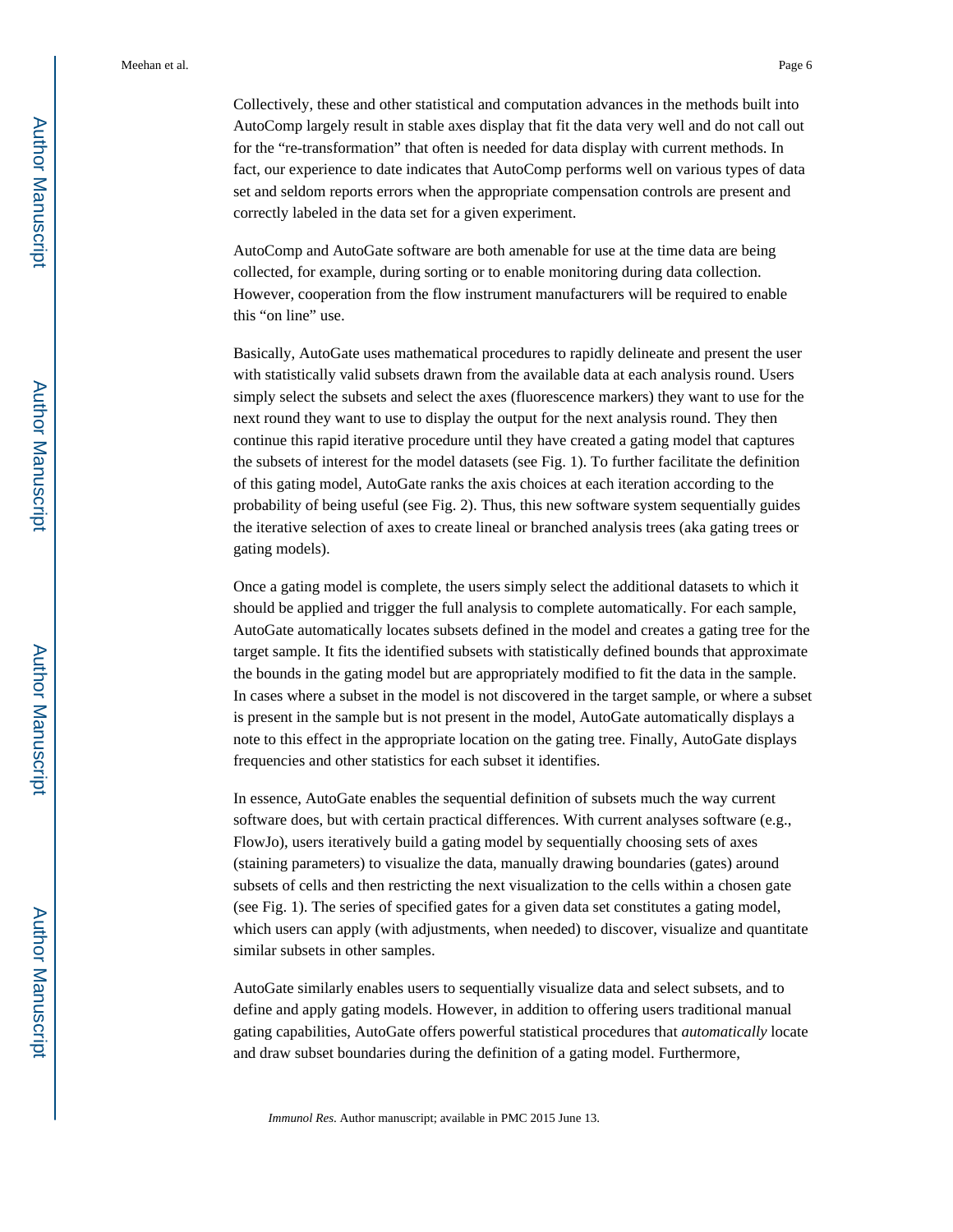AutoGate's statistical arsenal offers powerful tools that can intelligently apply it to similarly stained samples to rapidly identify matching subsets, distinguish absent and additional subsets, and quantify differences between like subsets.

To date, we have developed and tested this method with FACS data sets that include up to 12 fluorescence and two light scatter measurements. However, we expect the method to be equally well usable for analysis of CYTOF and other very high-dimensional datasets, including those acquired for data outside the flow arena. The CYTOF instruments ([http://](http://www.dvssciences.com/mass-cytometry) [www.dvssciences.com/mass-cytometry\)](http://www.dvssciences.com/mass-cytometry), which use mass spectrometry rather than fluorescence measurements to associate marker expression with cells, provide a creative way to relieve the need for complex compensation corrections. These instruments offer a much wider range of co-utilizable reagents on individual cells. However, limitations in the number of cells that can be analyzed per minute might restrict the routine use of these instruments to more highly represented subsets (or to very patient users). However, there clearly are situations where the featured high parameterization of CyTOF balances the benefits of speed on traditional fluorescence platforms. In any event, AutoGate can be expected to work equally well with data acquired with mass spectrometry and fluorescencebased reagents. Thus, the flow analysis automation tool discussed here (AutoGate) potentially expands the subset-defining capabilities of both types of instruments.

Thus, we see AutoGate, together with CytoGenie and AutoComp, as opening complex highdimensional flow analysis to a broad group of users, most of whom currently have a much better understanding of how flow data inform biomedical studies than to use current technology to extract or evaluate high-dimensional flow data.

### **Discussion**

Experience has shown that the greater the number of reagents used in a staining panel, the better the chance of resolving the subsets in a targeted sample and of determining the expression levels of various determinants on the cells within the subsets. In today's flow world, even average users working on typical projects with cells from human or animal sources have come to recognize that the complexity of the cell populations with which they work requires them to deal at least with 6-12 color data—and upwards of that if their work requires data collection with today's high-powered FACS and CyTOF instruments. However, as we and others have recognized for some time now, the manual analysis packages that have served us so well for many years are simply not up to enabling facile handling of data acquired with these modern high-powered instruments.

AutoGate, in contrast, provides the analysis automation necessary to meet the needs of users working with the large, high-dimensional datasets that modern flow instruments (including CYTOF) generate. Basically, with Aut-oGate, users no longer have to manually draw and apply arbitrary gates to delineate subsets, nor do they have to manually apply and adjust these gates to extract subset data from like samples. Instead, AutoGate provides an automated iterative procedure that guides the users through successively refined gating decisions to generate a gating "tree" that can then be applied in automated analyses of samples for which comparable datasets are available.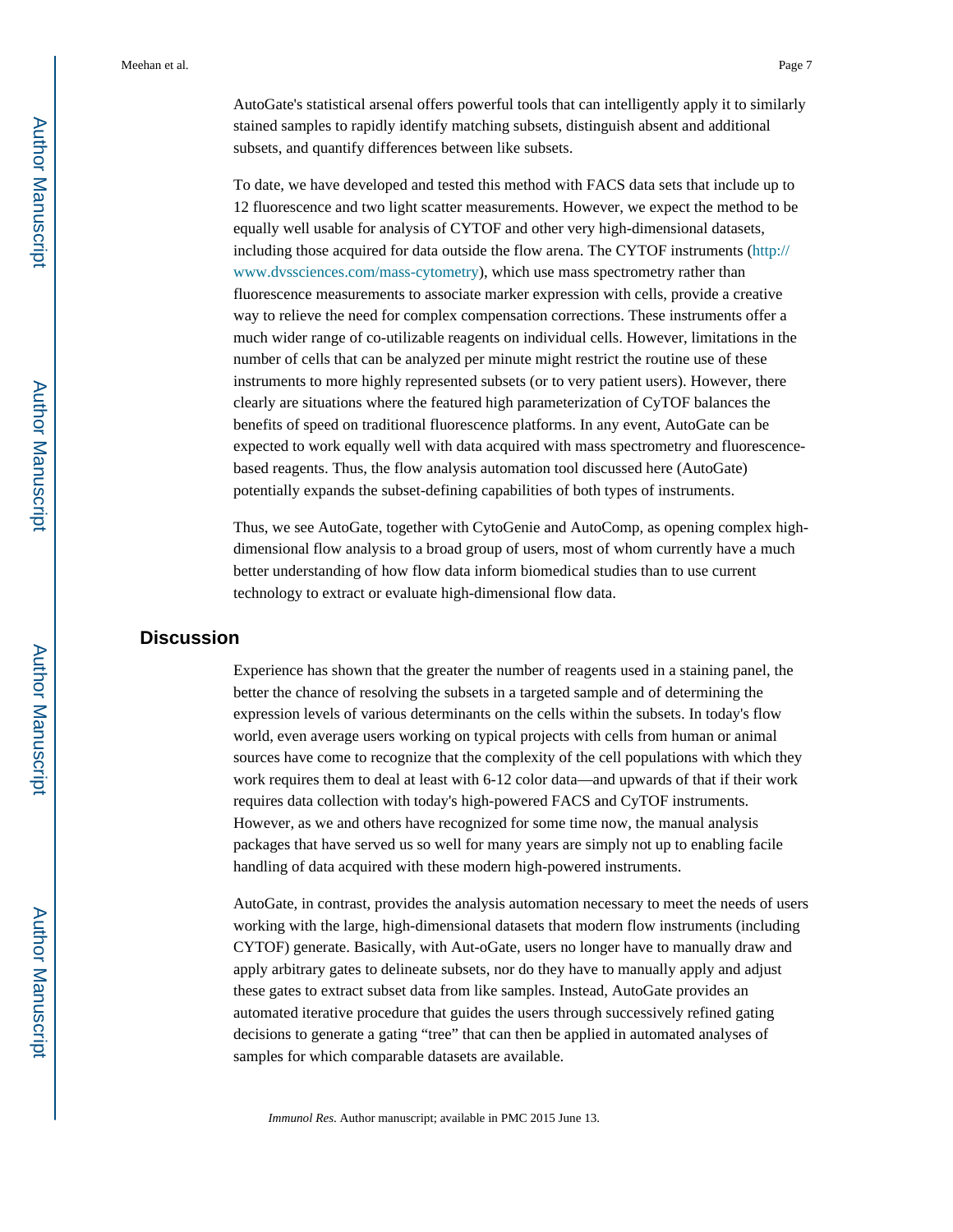Our laboratory wrote some of the earliest flow data display packages, and has contributed to this area over the years. AutoGate now brings us back into this arena, this time with a package that significantly simplifies the mechanics of flow data analysis and significantly speeds up the process. The work is a further contribution to provide users tools that allow them to focus on the meaning of the data than on the mechanics of producing it.

Since most of the work on this project was done at Stanford University, principally in the Departments of Genetics and Statistics, we plan to secure agreement to distribute the AutoComp and AutoGate packages at minimal or no cost to flow users based in academic or government institutions (i.e., those meriting the.edu, .gov or .org designation). Negotiations toward this end are near completion.

#### **Acknowledgments**

Work described in this article is sponsored in part by the NIH Grant number R01AI098519.

#### **References**

- 1. Herzenberg LA, Tung J, Moore WA, Herzenberg LA, Parks DR. Interpreting flow cytometry data: a guide for the perplexed. Nat Immunol. 2006; 7:681–5. [PubMed: 16785881]
- 2. Bagwell CB, Adams EG. Fluorescence spectral overlap compensation for any number of flow cytometry parameters. Ann NY Acad Sci. 1993; 677:167–84. [PubMed: 8494206]
- 3. Hahne F, et al. FlowCore: a bioconductor package for high throughput flow cytometry. BMC Bioinform. 2009; 10:106.
- 4. Roederer, M. Compensation in flow cytometry. In: Paul Robinson, J., et al., editors. Current protocols in cytometry/editorial board. Vol. Chapter 1. 2002. p. 14Unit 1
- 5. Ghosn EE, et al. Two physically, functionally, and developmen-tally distinct peritoneal macrophage subsets. Proc Natl Acad Sci USA. 2010; 107:2568–73. [PubMed: 20133793]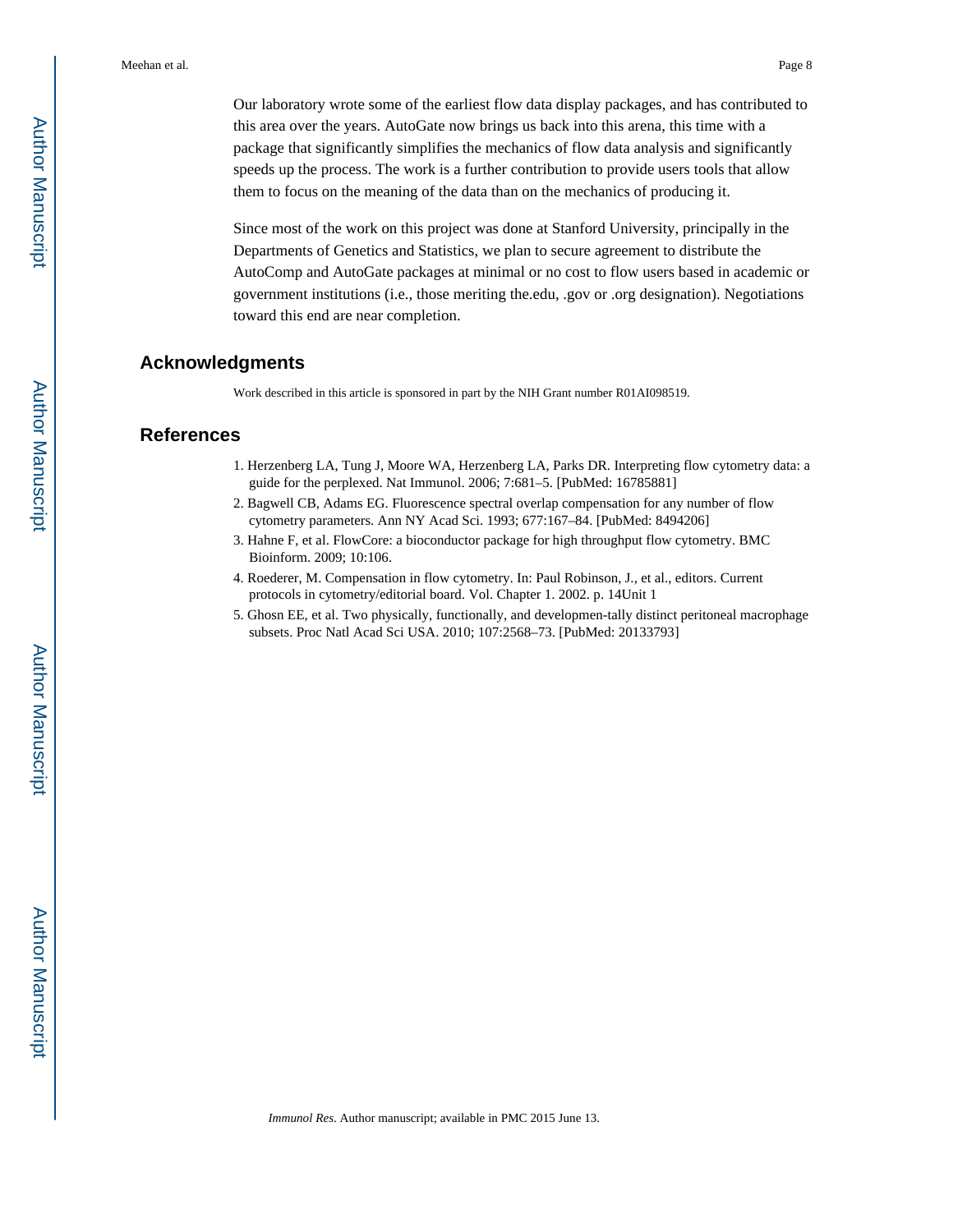

#### **Fig. 1.**

Comparison of gating using FlowJo software (manual) and AutoGate. The researcher in this example (Eliver Ghosn, Genetics Department, Stanford) initially used FlowJo to draw gates (*left panel*) that delineate macrophage and other subsets (clusters) revealed by FACS analysis of cells isolated from the peritoneal cavity (PerC) of unimmunized (naïve) mice [5]. At successive steps in this recursive procedure, the user locates and draws gates based on the *color density plot* representation of regions containing data of interest. The *panel* on the *right* shows that corresponding subsets automatically identified by AutoGate, which uses a unique color to identify the cells in distinct subsets. The *yellow oval* defines the location of the B cells in the sample. The *X axis* shows data for cells stained with a viability dye that is excluded from live cells and brightly stains dead cells (which mainly fall above  $10^4$ ) fluorescence units on the *X axis*). The position of the B cells (*yellow ovals*) differs between the FlowJo and AutoGate analysis because AutoGate automatically applies compensation corrections to all channels, including the B cell channel in this case. FlowJo, in contrast, allowed the user in this case to omit the compensation correction for this channel, leaving the B cells and the other cells in the sample with uncompensated signals that raised their fluorescence values to the second decade. Thus, the *yellow oval* and the B cells within it appear in different locations in the *two plots*, as do the other cells in the sample